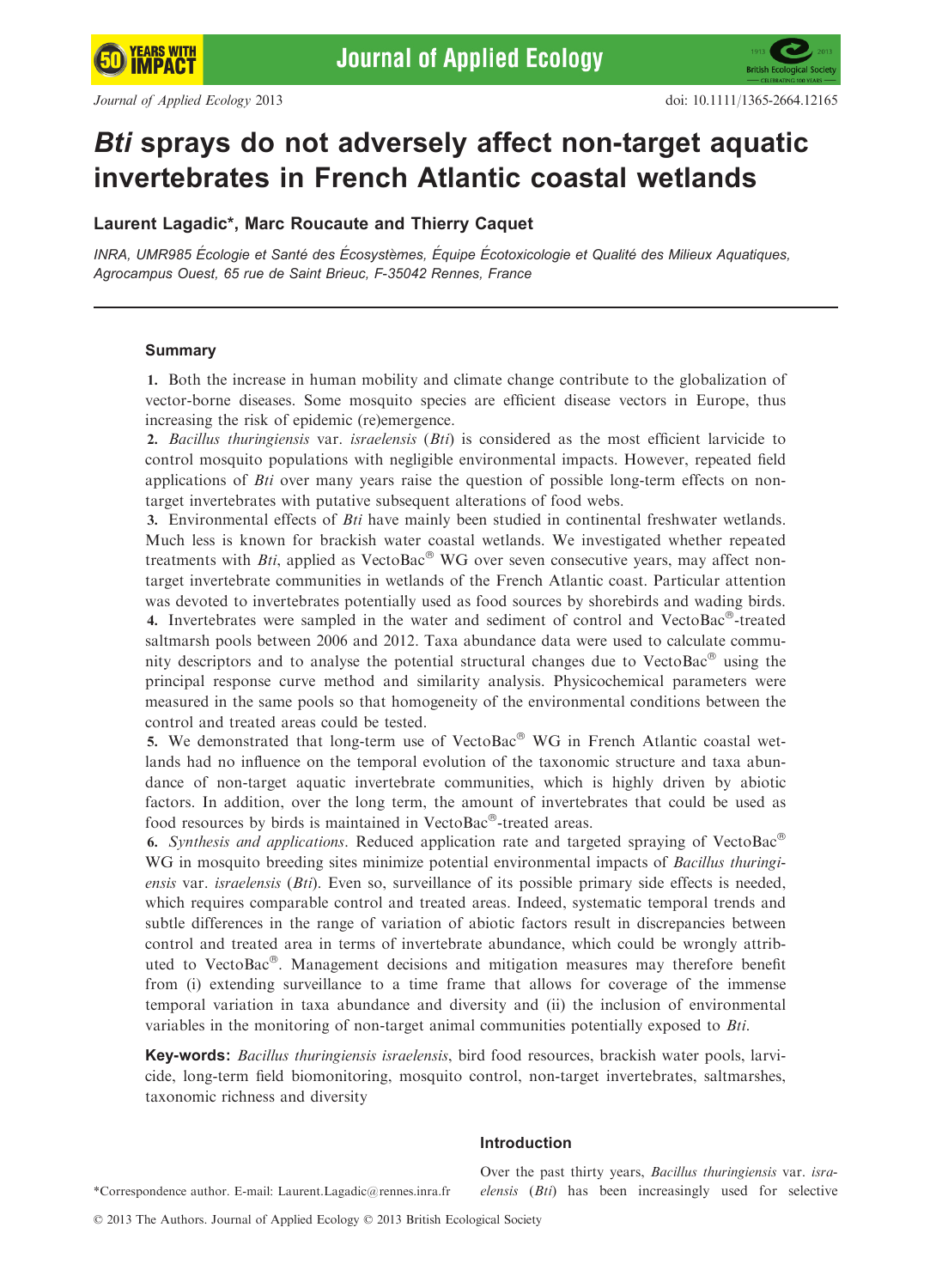control of larval populations of mosquitoes in continental aquatic ecosystems such as the floodplains of the River Rhine in Germany (Becker 2006), River Vistula in Poland (Wegner 2006) or River Dalälven in Sweden (Östman, Lundström & Persson Vinnersten 2008). Coastal wetlands are also subjected to Bti applications because these regularly flooded areas are highly suitable habitats for mosquitoes (Giberson, Bilyj & Burgess 2001). Bti is thus aerially sprayed in large areas in Ebro Delta, north-eastern Spain, and along the French Mediterranean coast. This bacterial larvicide is also used in land-based treatments of French Atlantic coastal wetlands (Fourcy et al. 2002; Caquet et al. 2011), where both high tides and frequent rainfalls contribute to the massive emergences of mosquitoes.

Mosquito nuisance may contribute to non-negligible money losses in regions where tourism contributes to the economy (Breeland & Mulrennan 1983). Improved human comfort and health from control activities that reduce the nuisance caused by mosquitoes also concern resident populations (Worobey et al. 2013). Around the world, allergic reactions to mosquito bites are an increasing clinical concern (Viniaker & Lavaud 2005; Peng & Simons 2007). Health concerns are not only due to allergy. Mosquitoes are the only vectors of human pathogenic viruses occurring in Europe including the recurrent outbreaks of Sindbis virus in Sweden and Finland, the reoccurrence of outbreaks of West Nile virus in several south European countries, the recent outbreaks of the exotic Chikungunya virus in Italy and the sporadic transmission of Chikungunya and dengue virus infection in Southern France (Lundström 1999; Rezza et al. 2007; Kurkela et al. 2008; Sainz-Elipe et al. 2010; Butler 2012; Vega-Rua et al. 2013). Mosquitoes are also the only vectors of human malaria, and there is a distinct risk of malaria resurgence in southern Europe, which shows that the predicted globalization of vector-borne diseases has become a reality, and climate change may enhance this process (Erickson et al. 2012). In such a context, mosquito control is of primary importance for human and animal health.

Many different methods have been developed to act directly on larval mosquito populations, as it is easier and more effective to control mosquitoes where they breed. Currently, Bti is the only larvicide used in Europe as the result of the implementation of the EU Biocidal Products Directive 98/8/EC. Bti is usually applied as the liquid (AS), granule (G) or water-dispersible granule (WG) formulations of the commercial product VectoBac (Després, Lagneau & Frutos 2011). Expressed as International Toxic Units (ITU), the recommended application rate of VectoBac<sup>®</sup> G (0.75 10<sup>9</sup>-6 10<sup>9</sup> ITU ha<sup>-1</sup> corresponding to 3.75–30 kg ha<sup>-1</sup>) is approximately twofold higher than those of VectoBac® WG and 12AS (0.375  $10^9$ –3  $10^9$  ITU ha<sup>-1</sup> corresponding to 0.125–1 kg ha<sup>-1</sup> and 0.371  $10^9 - 1.59$   $10^9$  ITU ha<sup>-1</sup> corresponding to 0.29- $1.24$  L ha<sup>-1</sup>, respectively). With respect to environmental

impacts, controversial results have been obtained for Bticontaining larvicides. A number of laboratory, semi-field and field studies showed that Bti can be considered as the environmentally safest larvicide due to its selectivity towards mosquitoes. However, even if we exclude laboratory experiments, where unrealistic exposure concentrations were generally used, there are indications that nontarget aquatic invertebrates may be impacted by Bti in the field. In particular, the implementation of repeated Bti treatments during several years raises the question of their possible long-term effects on these animal communities. A field study conducted between 1991 and 1993 in Minnesota freshwater wetlands found that over the last 2 years, Bti (aerially applied as VectoBac $^{\circledR}$  G) induced a significant decrease in the abundance of non-target invertebrates, especially Nematocera, associated with a reduction in insect genera richness and an increase in dominance indices (Hershey et al. 1998; Niemi et al. 1999). In contrast, in a 6-year survey performed in the River Dalälven floodplain, no significant effect of mosquito control using aerial application of VectoBac $^{\circledR}$  G was shown on the production of emerging insects (Persson Vinnersten et al. 2010), nor on chironomid species richness and production (Lundström et al. 2010a,b).

However, most of the available information about long-term effects of repeated *Bti* applications concerns continental wetlands and is not applicable to saltwater/ brackish water coastal wetlands due to differences in terms of hydrology, invertebrate community composition and food web structure (Russell, Kay & Skilleter 2009). The present study was therefore implemented to investigate whether repeated treatments with  $VectorBac^{\circledast}$  WG over seven consecutive years may have long-term effects on the abundance and diversity of non-target aquatic invertebrates in wetlands of the Atlantic coast of southern Brittany. This region is registered as a Ramsar site (no. 517) and benefits from legal protection status according to the Natura 2000 network policy. It is also an important feeding and breeding ground for birds (Ganter 2000; Butler, Davidson & Morrison 2001; Sirot, Maes & Gelinaud 2012). Therefore, a particular attention has been devoted herein to non-target invertebrates that represent a food source for birds. To date, no study has shown that birds can be directly affected by the exposure to Bti (SPRP 1996; US EPA 1998; MMCD 1999; WHO 1999; Boisvert & Boisvert 2000), and indirect effects have not been demonstrated either. Field investigations that indicate changes in bird reproduction or breeding success were not able to identify *Bti* as responsible for the observed indirect effects (Hanowski et al. 1997a,b; Poulin, Lefebvre & Paz 2010). This is primarily due to environmental discrepancies between treated and control areas (e.g. they were 20– 35 km apart, the treated area being along the Mediterranean coast, whereas the control sites were located inland, much closer to urban areas in the Poulin et al. study) so that birds could have been affected by any environmental factor that would have altered their habitat, not only the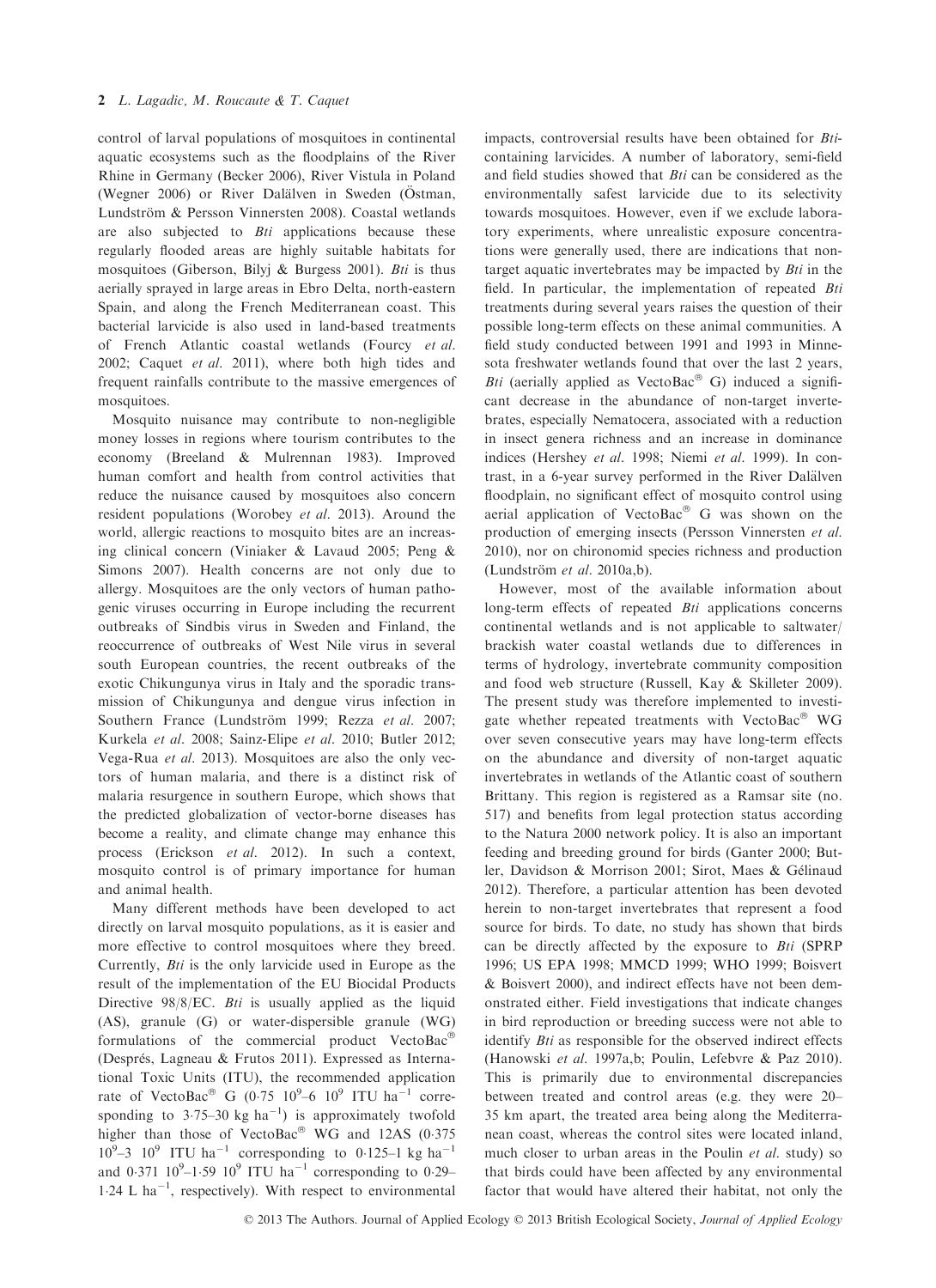nature of their food resources. Our hypothesis is that aquatic invertebrates would be the first trophic level affected by applications of Bti with significant changes in their abundance and diversity. Some invertebrates (e.g. Nematocera) may be directly impacted by the larvicide, as mentioned above, leading to a reduction in their abundance. Other invertebrate taxa may be indirectly affected, either positively or negatively, due to alterations in competition and/or predation relationships. Overall, changes in the invertebrate community may putatively affect secondary consumers, including birds.

Invertebrates were repeatedly sampled in control and Bti-treated saltmarsh pools in coastal wetlands of Morbihan (southern Brittany) from 2006 to 2012. Water depth, temperature, pH, salinity and dissolved oxygen saturation were measured in the pools where invertebrates were sampled so that the similarity of the environmental conditions between control and treated areas and the community responses could be tested.

## Materials and methods

#### STUDY SITE

The study was performed from February 2006 to October 2012 (Table S1 in Supporting Information) in a 5-ha saltmarsh close to a tidal estuary (Locoal-Mendon, Morbihan, France; 47°42′30″ N–03°07′48″W). This is a former saltern where hundreds of pools (10–30 m² surface area) are regularly flooded by incoming estuary water at high tide (coefficient >90) and by rainfall. Part of this wetland (c. 1 ha) was delimited as an untreated, reference area before the beginning of the mosquito control programme in January 1998 (Fourcy et al. 2002). Next to the control area, a zone of  $c$ . 2 ha was delimited, where VectoBac® WG has been applied since April 2006 to control Ochlerotatus (Aedes) caspius and *O. detritus* larvae. Control and treated areas are adjacent, but separated by a small channel corresponding to a former saltmarsh work, and care is taken to preserve a 50- to 100-m wide buffer zone between the two areas in order to prevent VectoBac $\mathscr P$  spray drift. Within each area, five pools were randomly chosen before the treatments started in 2006.

#### TREATMENTS

VectoBac<sup>®</sup> WG (37.4% *Bti*; 3000 ITU mg<sup>-1</sup>; Valent Biosciences, Libertyville, IL, USA) was applied at 300 g ha<sup>-1</sup> (0.9 10<sup>9</sup>) ITU  $ha^{-1}$ ) from April 2006 to June 2011. From July 2011, dosage has been reduced to 220 g  $ha^{-1}$  (0.66 10<sup>9</sup> ITU  $ha^{-1}$ ). The actual applied dose was thus 33- to 45-fold lower than the application rate currently authorized (1 kg ha<sup>-1</sup>, 3000  $10^6$ ITU ha<sup>-1</sup>). VectoBac<sup>®</sup> was diluted into tap water in portable sprayers for application at the water surface, thus reducing spray drift. Treatments were performed by qualified personnel from the Etablissement Interdépartemental de Démoustication du littoral Atlantique (Rochefort-sur-Mer, France). The treatment procedure requires that  $VectorBac^{\circledcirc}$  is applied only if the actual abundance of mosquito larvae in pools exceeds a given threshold (usually 5 larvae per litre; Carron et al. 2003). Between April 2006 and October 2012, 47 VectoBac® applications occurred.

#### INVERTEBRATE COMMUNITY SAMPLING AND ANALYSIS

Thirty-eight sampling campaigns were performed from March 2006 to October 2012 (Table S1, Supporting Information). Invertebrates were sampled in water and sediment of control and treated pools (five replicates in each type of pool), as described elsewhere (Caquet et al. 2011). Water and sediment samples were immediately preserved using neutral aqueous formaldehyde (10%,  $v/v$ ). In the laboratory, the samples were passed through a series of sieves of decreasing mesh size  $(8, 4, 2, 1, 0.5, 0.25 \text{ mm})$ . The invertebrates were then enumerated and identified at the lowest practical taxonomic level under a stereomicroscope.

Abundance data for the various taxa were used to compute several quantitative descriptors of community structure (Clarke & Warwick 2001): taxonomic richness  $(S)$ , total density  $(N)$ , Shannon's diversity index  $(H')$  and Pielou's evenness  $(J)$ . The abundance of annelids, molluscs, crustaceans and insects, known as major food resources for waterfowl and wading birds (Le Drean Quenec'hdu & Maheo 1997; MacKenzie 2005; Santos, Granadeiro & Palmeirim 2005; Pedro & Ramos 2009; Viain et al. 2011), were analysed in more detail, considering only the individuals that were retained in sieves with mesh size  $\geq 2$  mm.

In control and treated pools, at each location where invertebrates were sampled, water depth, temperature, dissolved oxygen saturation, salinity and pH were measured as previously described (Caquet et al. 2011). Measurements were always made between 10:00 AM and noon to ensure consistency among data relative to possible circadial influence.

#### STATISTICAL ANALYSES

Since the same pools were repeatedly sampled, all data were analysed using mixed models to account for pseudoreplication. Environmental parameters,  $H'$  and  $J$  values were analysed using linear mixed models (lmer function of R package lme4), with time and area (control or treated) as fixed factors and pool identity nested in area as a random factor. Before analysis, normality of the data was checked using Shapiro–Wilk's test. When necessary, Box– Cox transformation was used to normalize data distribution. In addition, on each sampling date, mean values of  $H'$  and  $J$  were compared using one-way ANOVA (glht function from R package multcomp) to detect point differences between control and treated areas. Count-based data (e.g. S, N and abundance of the various taxa) were analysed using a generalized linear mixed model (O'Hara & Kotze 2010). Analyses were performed using the glmer function of R package lme4, with time and area as fixed factors and pool identity nested in area as a random factor, and using a quasi-Poisson distribution to account for data overdispersion. In addition, on each sampling date, mean values of the different variables were compared using a quasi-Poisson generalized linear model to detect point differences between control and treated areas.

Potential changes in the structure of the invertebrate community due to VectoBac $^{\circledR}$  exposure were analysed using the principal response curve (PRC) method (van den Brink & ter Braak 1999). For each pool and date, invertebrate abundance data in water and sediment were grouped, and the resulting values were ln  $(100x + 1)$ -transformed before analysis (van den Brink *et al.*) 2000). To take into account the possible influence of environmental parameters other than VectoBac $^{\circledR}$  applications on invertebrate community dynamics, water depth, salinity and dissolved oxygen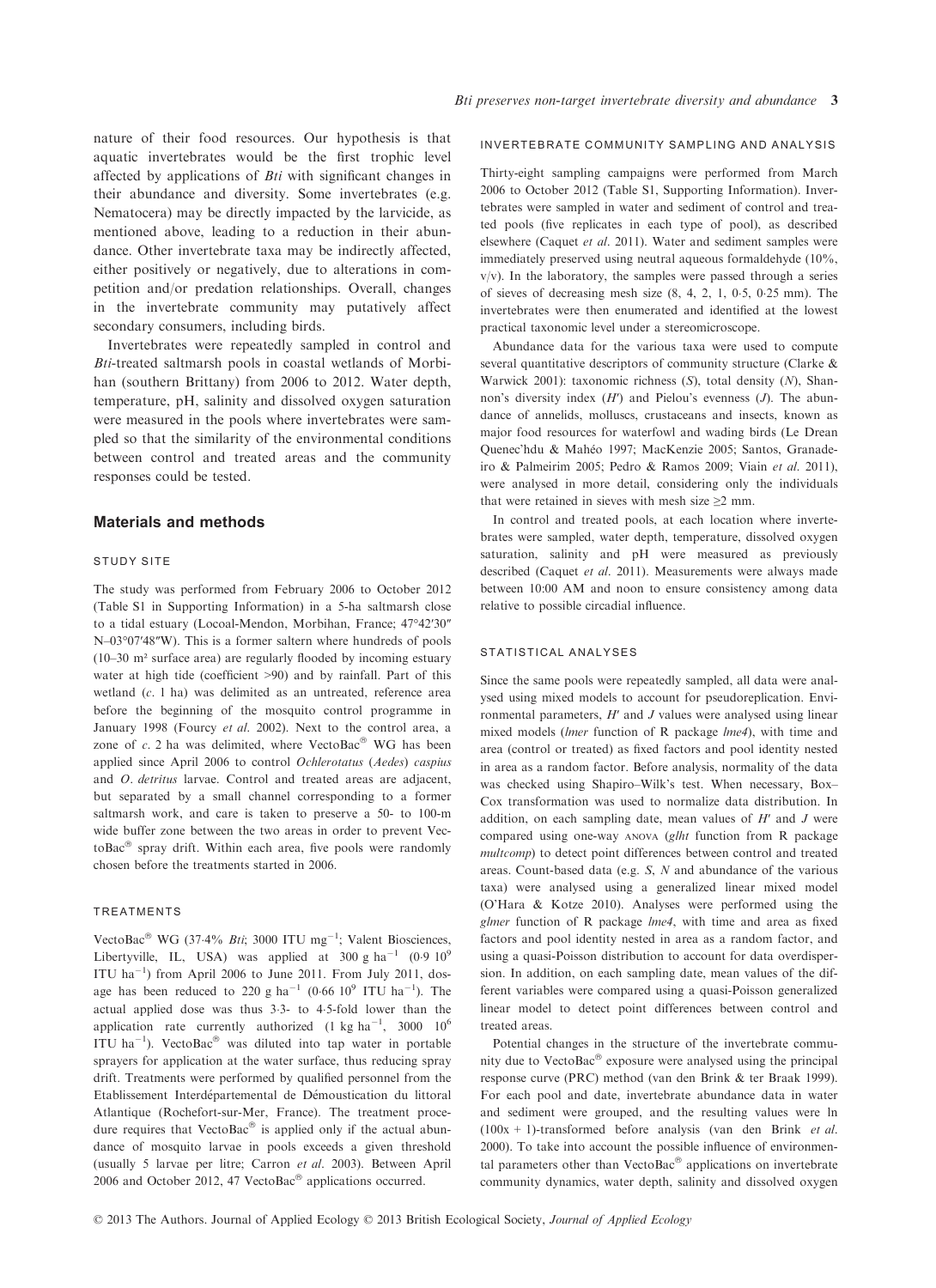saturation were included as covariables in the analysis (Leps & Smilauer 2003). The corresponding values were standardized before analysis. Statistical tests of significance were carried out using Monte Carlo simulations (999 permutations).

Temporal changes in the dissimilarity of invertebrate communities between control and treated areas were assessed using the Bray–Curtis index calculation based on fourth-root transformed abundance data. The first analysis was performed between the two areas. On each sampling date, Bray–Curtis distance was calculated for all the pairs of control and treated pools, generating a maximum of 25 distance values (this number was lower when some pools dried up). The mean and standard error of these values were then computed. The second analysis was performed within each area according to Collins, Micheli & Hartt (2000). On each sampling date, the mean abundance of each taxonomic group in control and treated pools, respectively, was calculated. Mean abundance values were then used to compute Bray–Curtis distances between sampling dates for a given area. These values were finally linearly regressed against the square root of the timelag values. The slopes of the regression lines obtained for the two areas were compared using analysis of covariance (ANCOVA).

Multivariate analyses were performed with CANOCO for Windows software package, version 4.55 (Center for Biometry-Wageningen, the Netherlands). The other tests were performed using R for Windows, version 2.8.0 (R Development Core Team 2008). Statistical threshold was  $\alpha = 0.05$  for all tests, using the Benjamini and Hochberg false discovery rate (FDR) multiple testing correction (Benjamini & Hochberg 1995) for date-by-date analyses to account for the high number of analysis performed on the data set.

#### **Results**

#### ENVIRONMENTAL PARAMETERS

All pools fell dry on 25 July 2006, and partial drying was observed on 14 June 2006 (two control and three treated pools), on 05 September 2006 (one treated pool) and on 26 June 2008 (three control and four treated pools). Environmental conditions varied between the control and treatment area on many sampling dates (Fig. 1, Table S2, Supporting Information). For all parameters, a highly

significant interaction between time and area was shown  $(P < 0.001)$ . Mean differences between the two areas were of the same order of magnitude as the natural range of variation of these parameters within each area. Overall, except for water depth, the environmental parameters showed larger variation ranges in pools of the treated area. For most sampling dates, temperature and salinity were significantly lower and higher, respectively, in the control area than in the treated one (Table S3, Supporting Information). Water depth and pH were systematically lower in VectoBac $^{\circledR}$ -treated pools, as compared to the controls, although significant differences only occurred in 10.8 and 81% of the sampling dates, respectively. Finally, when dissolved oxygen saturation was significantly different (135% of the sampling dates), differences were balanced between control and treated pools. A principal component analysis performed on physicochemical parameters showed that salinity was positively correlated with temperature, whereas depth was positively correlated with pH (Fig. S1, Supporting Information). Therefore, to avoid effects of collinear variables, temperature and pH were omitted from the statistical models; only water depth, salinity and dissolved oxygen saturation were included as covariables in the analysis of the variations of non-target invertebrate community structure.

# NON-TARGET INVERTEBRATE COMMUNITY **STRUCTURE**

Irrespective of the sampling area, 61 invertebrate taxa were identified for the whole study period. Grouping of data was performed for some taxa, according to their taxonomic relationship, when their occurrence frequency was below 5%; this avoided giving too much weight to rare taxa. The resulting list of 27 taxonomic groups is given in Table S4 (Supporting Information). Crustaceans (Corophium volutator, Palaemonetes varians adult and larvae, Lekanesphaera sp., Copepods and Ostracods), annelids (Nereis diversicolor, Capitellidae and Spionidae), insects



Fig. 1. Radar-type diagrams representing the mean values of the environmental parameters  $(n)$  indicated in brackets for each parameter in each area) measured from 2006 to 2012 in the control (a) and VectoBac $^\circ$ -treated (b) areas of the study site of Locoal-Mendon, France. Maximal and minimal values are represented by the outer and inner dotted lines, respectively.

© 2013 The Authors. Journal of Applied Ecology © 2013 British Ecological Society, Journal of Applied Ecology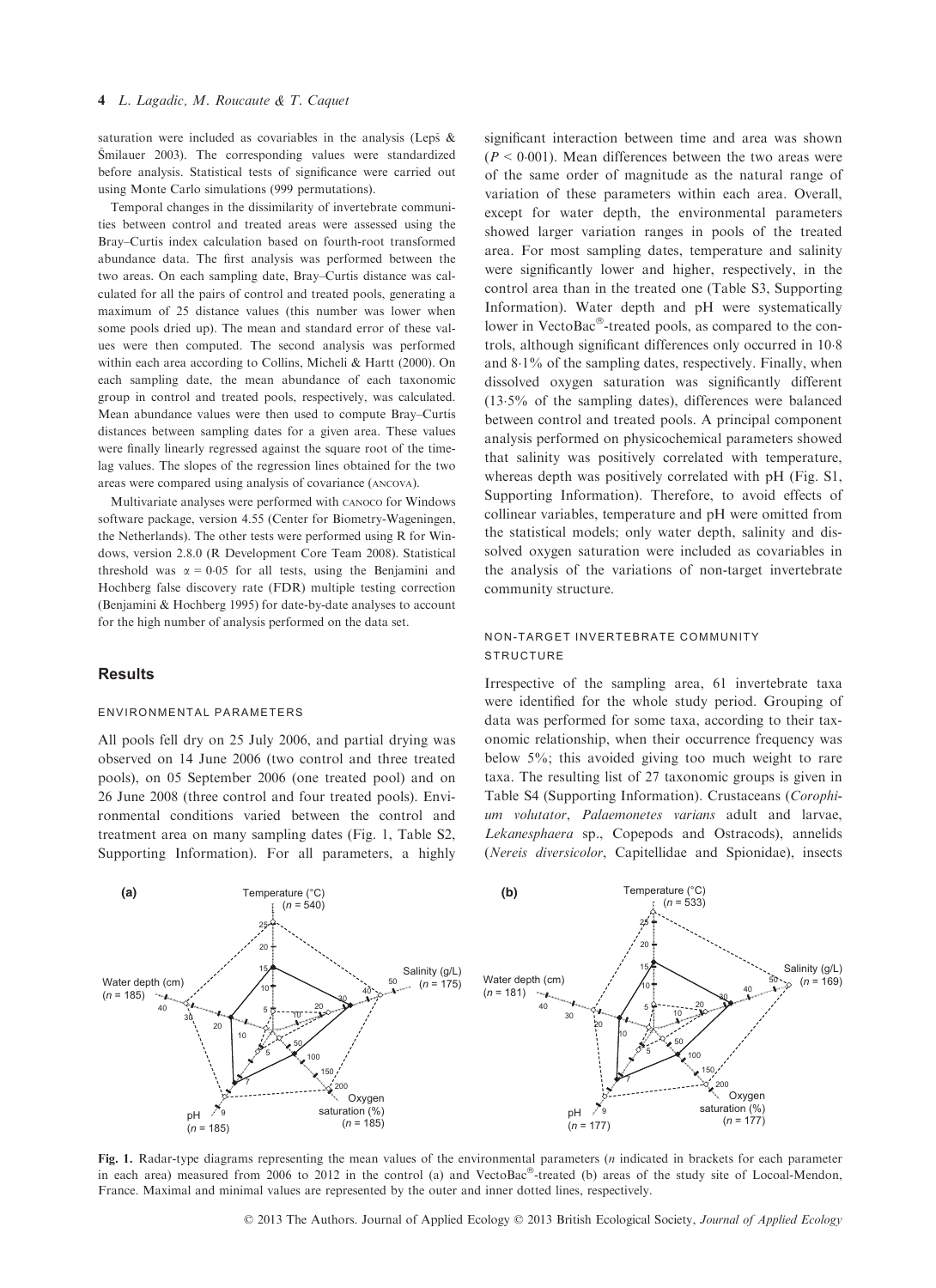(larvae of Chironomini from the Chironomus salinarius group, and of Orthocladiinae) and water mites were the most prevalent taxonomic groups in the community. Ochlerotatus sp. larvae and pupae were always found in low abundance, especially in the treated pools.

Important temporal variations were observed for all descriptors of the community structure, and patterns were almost identical in the two areas (Fig. 2). Time had a highly significant effect on all descriptors (Table 1), and droughts in the summers of 2006 and 2008 had strong negative impacts on taxonomic richness and an even stronger effect on total abundance. Most taxa were severely impacted, although highly mobile groups such as copepods, shrimps (Palaemonetes varians) and insects (especially midge larvae) were unaffected or weakly affected (Fig. S2, Supporting Information).

Area had no significant effect on S values; there was only a significant effect of time, and there was no significant interaction between the two factors. In contrast, time  $\times$  area interaction was significant for N, H' and



Fig. 2. Changes in mean  $\pm$  SE (n = 5) values of descriptors of the invertebrate communities in control (empty circles) and VectoBac<sup>®</sup>treated pools (filled squares). (a) taxonomic richness; (b) total abundance; (c) Shannon's diversity index; (d) Pielou's evenness index. Statistically significant difference according to GLM analysis or ANOVA with FDR correction: \*:  $0.01 < P < 0.05$ ; \*\*:  $0.001 < P < 0.01$ ; \*\*\*:  $P < 0.001$ . Interruption of the lines in 2006 corresponds to a drought period. The triangles indicate the dates of VectoBac<sup>®</sup> applications in the treated area.

Table 1. Mean  $\pm$  SE and range of variation of descriptors of the invertebrate communities in the control and VectoBac<sup>®</sup>-treated pools during the whole study period (2006–2012) and results of the statistical analysis using linear mixed models

| Invertebrate community<br>descriptor | Control<br>area  | VectoBac <sup>®</sup> -treated<br>area | Time effect<br>$\chi^2$ ; d.f. – F; d.f. | Area effect<br>$\chi^2$ ; d.f. – F; d.f. | Time $\times$ area<br>$\chi^2$ ; d.f. – F; d.f.<br>P |
|--------------------------------------|------------------|----------------------------------------|------------------------------------------|------------------------------------------|------------------------------------------------------|
| Total density $(N)$                  | $358.5 \pm 34.0$ | $407.0 \pm 25.5$                       | 59 932; 36                               | 1.3:1                                    | 12 989; 36                                           |
|                                      | $[13.5 - 3769]$  | $[12.4 - 2067.2]$                      | < 0.001                                  | 0.25                                     | < 0.001                                              |
| Taxonomic richness $(S)$             | $10.7 + 0.2$     | $10.5 + 0.2$                           | 114.4:36                                 | 0.26:1                                   | 27.0; 36                                             |
|                                      | $[5 - 16]$       | $[4 - 18]$                             | < 0.001                                  | 0.61                                     | 0.86                                                 |
| Shannon's diversity<br>index $(H')$  | $2.10 \pm 0.04$  | $1.95 \pm 0.04$                        | 174.7; 36                                | $3-1:1$                                  | 75.1:36                                              |
|                                      | $[0.53 - 3.19]$  | $[0.28 - 3.13]$                        | < 0.001                                  | 0.076                                    | < 0.001                                              |
| Pielou's evenness $(J)$              | $0.62 \pm 0.01$  | $0.58 \pm 0.01$                        | 140.5; 36                                | 3.0:1                                    | 75.2; 36                                             |
|                                      | $[0.16 - 0.97]$  | $[0.1 - 0.86]$                         | < 0.001                                  | 0.085                                    | < 0.001                                              |

 $\chi^2$ , chi-square test statistics; F, Fisher statistics; d.f., degrees of freedom; P, corresponding probability.

© 2013 The Authors. Journal of Applied Ecology © 2013 British Ecological Society, Journal of Applied Ecology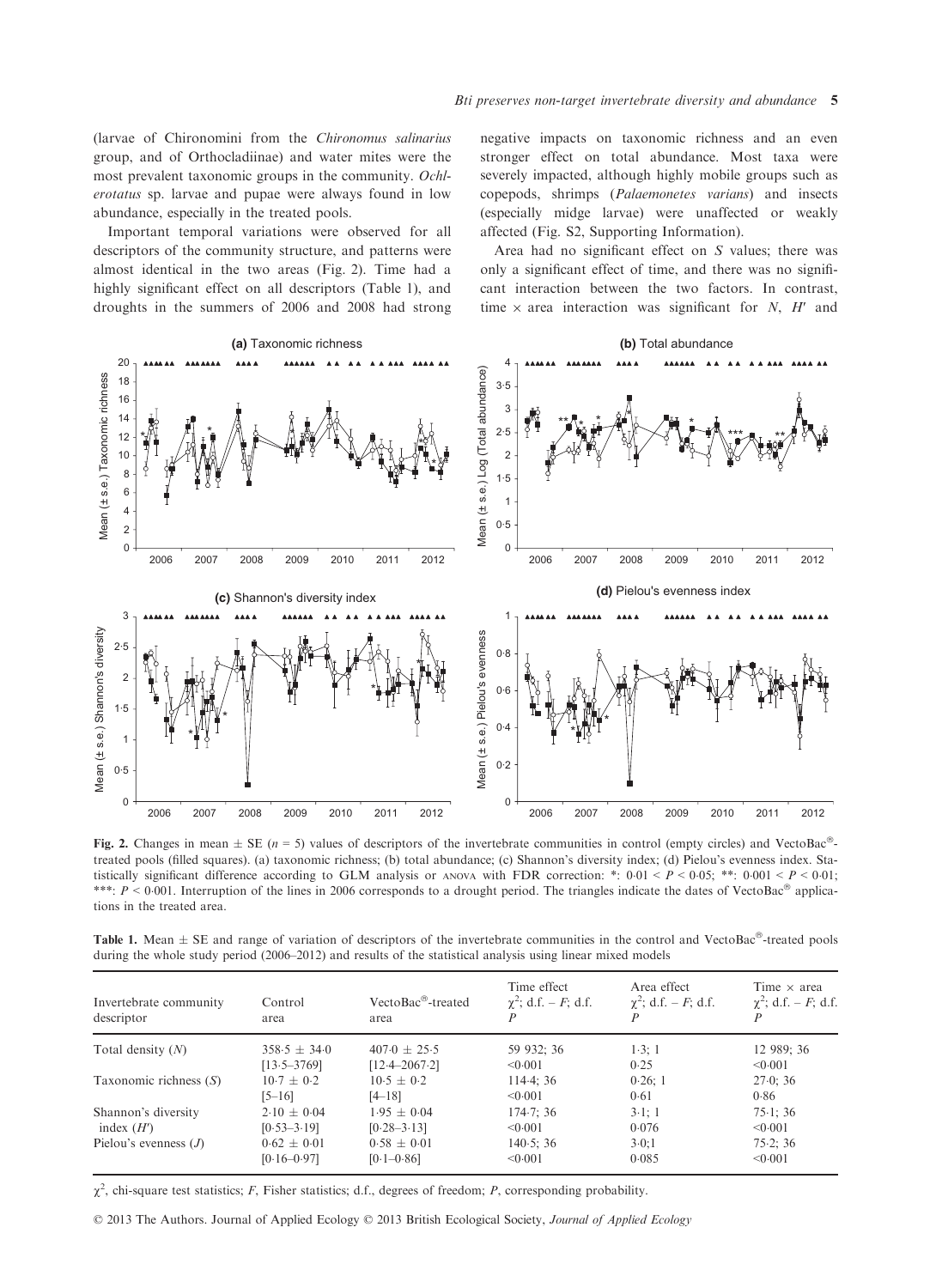J. Significant point differences between control and treated areas were only observed on 1, 3 and 2 dates for S, N and J, respectively (Fig. 2), with no systematic trend.

Invertebrate abundance exhibited important temporal changes in the two areas for all taxa (Fig. S2, Supporting Information). Detailed results of the statistical analysis are provided in Table S5 (Supporting Information). There was a significant time  $\times$  area interaction effect ( $P \le 0.001$ ) on abundance for 19 of the 27 groups, suggesting the existence of different temporal dynamics for these groups between the two areas. Date-by-date analysis (Table S6, Supporting Information) detected statistically significant differences on less than one-third of the sampling dates except for C. volutator for which differences were observed on nearly 60% of the dates. When differences occurred, higher abundances were systematically observed in the treated area, as compared to the control, for C. volutator, Lekanesphaera sp., Orthocladiinae larvae, Talitridae and Chironomidae pupae. It was the opposite for S. plana, S. shrubsolii, Sabellidae, Hydrobiidae and Ostracods.

Principal response curve analysis of invertebrate abundance data with water depth, salinity and dissolved oxygen saturation as covariables (Fig. 3) showed significant differences between control and treated pools ( $P = 0.001$ ). Monte Carlo permutation tests for the whole data set indicated that a significant amount of the variance explained by the treatments is displayed in the diagram of the first PRC ( $P = 0.001$ ). Of all the variance in the abundance data, 445% could be attributed to the sampling date, and only 139% could be attributed to the treatment regime (i.e. area  $\times$  time interaction; 25.2% of this variance is displayed on the vertical axis of the first PRC). Tests for each sampling date indicated differences between control and treated pools on only 4 sampling dates out of 37. Analysis of the distribution of species weights  $(b_k)$ confirms that hydrozoans, C. volutator, Sabellidae, Lekanesphaera sp. and oligochaetes were more abundant in VectoBac $^{\circledR}$ -treated pools, as compared to the controls.

In contrast, S. shrubsolii, S. plana, Hydrobiidae, C. capitata, Nematods and Platyhelminthes were less abundant in the treated pools than in the control ones. These results are in accordance with those obtained for the individual species (Fig. S2 and Table S6, Supporting Information). It is noteworthy that *S. plana* was found in the samples only since 2009; from then, its abundance increased more rapidly in the control pools as compared to the treated ones.

Mean value of Bray–Curtis dissimilarity between the two areas fluctuated during the study period (Fig. 4). Highest values were usually observed when the pools were dry (e.g. Summer 2006 and 2008), suggesting that the impact of drought may have been different in the two areas. There was no significant relationship between mean Bray–Curtis dissimilarity values and elapsed time since the beginning of the study (Spearman  $r = -0.028$ ,  $P = 0.87$ ), showing that VectoBac<sup>®</sup> applications did not increase invertebrate community dissimilarity between control and treated areas. The relation between Bray– Curtis dissimilarity and time lag between sampling dates



Fig. 4. Changes in mean  $\pm$  SE (*n* = 10–45, depending on the date) value of Bray–Curtis dissimilarity between the control and VectoBac<sup>®</sup>-treated areas. Interruption of the lines in 2006 corresponds to a drought period. The triangles indicate the dates of VectoBac $^{\circledR}$  applications in the treated area.



Fig. 3. Principal response curves (PRC) resulting from the analysis of invertebrate abundance dataset for the whole study period. The vertical axis represents the difference in community structure between the control (empty circles) and VectoBac<sup>®</sup>-treated (filled squares) areas expressed as regression coefficients ( $C_{di}$ ) of the PRC model. The species weights ( $b_k$ ) can be interpreted as the affinity of the taxon to the principal response. Only species with a weight greater than 0.5 or less than  $-0.5$  are shown. Results for statistical comparison for each sampling date: \*\*:  $0.001 < P < 0.01$ ; \*:  $0.01 < P < 0.05$ . The triangles indicate the dates of VectoBac<sup>®</sup> applications in the treated area.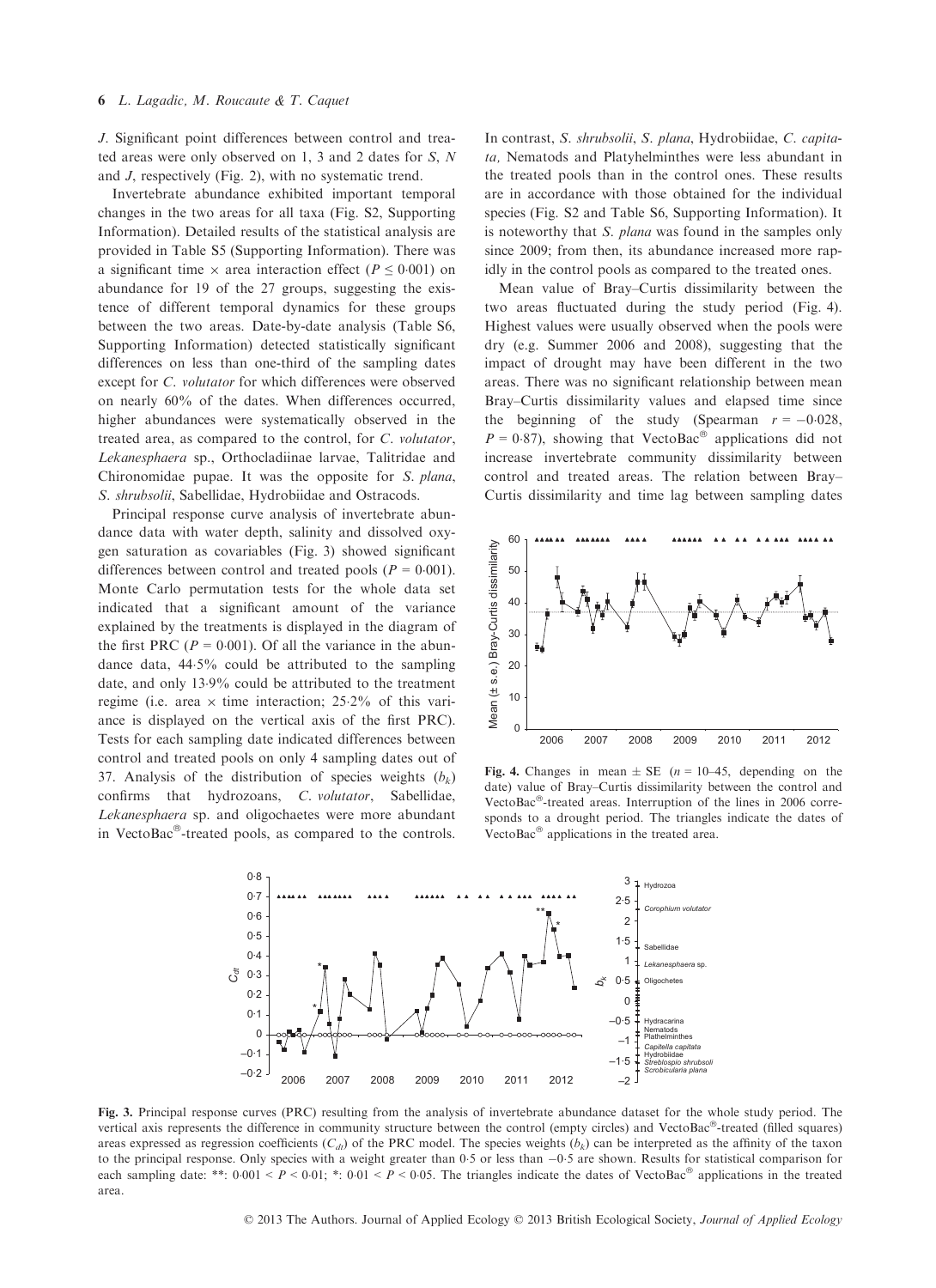was highly significant  $(P < 0.001)$  for both control and treated areas (Fig. 5), indicating that the structure of the communities evolved with time in both areas. ANCOVA showed that the slopes of the relations were not statistically different ( $P = 0.40$ ), suggesting similar rates of community changes in the two areas.

### INVERTEBRATE PREYS FOR BIRDS

GLMER analysis showed that interaction between time and area had a highly significant effect on the density of the four prey categories for waterfowl and wading birds (Table S7, Supporting Information). The abundance of annelids showed high intra- and interannual variability with parallel patterns in the control and treated areas (Fig. 6a), and no significant between-area difference was observed when considering the whole study period  $(\chi^2 = 0.29, d.f. = 1, P = 0.59)$ . Significant differences between control and treated areas were found for molluscs and insects ( $\chi^2$  values of 5.08 and 4.3, d.f. = 1,  $P = 0.024$ and 0.039, respectively). Date-by-date analysis (Table S6, Supporting Information) showed that molluscs were more abundant in the control than in the treated area in 2011 and 2012 (Fig. 6b). This corresponds to the increase in S. plana in the control area (Fig. S2, Supporting Information). The abundance of crustaceans exhibited important seasonal variations with peak values usually occurring in mid-spring and summer and lower values by the end of the year (Fig. 6c). Insects were more abundant in the treated pools in 2006 and 2010 (Fig. 6d). The abundance patterns of larvae of the two midge groups were relatively similar, with lower values for Orthocladiinae than for Chironomini (Fig. S2, Supporting Information). Mean density of midge larvae dramatically decreased by the end of the study period in both control and treated areas.

## **Discussion**

This study provides further evidence that long-term changes in the diversity and abundance of non-target

aquatic invertebrates in coastal wetlands are driven by natural fluctuations in the environmental conditions, and VectoBac $\mathcal O$  spraying only plays a negligible role, if any, in the evolution of these animal communities. Between-area dissimilarity did not change during the study period (Fig. 4), showing that repeated VectoBac $^{\circledR}$  applications did not cause any divergence in non-target invertebrate community structure. Furthermore, our analyses revealed significant changes in the structure of the invertebrate community over 7 years, but the intensity of this evolution was nearly identical in both control and treated areas (Fig. 5). Our results thus support contentions that to fully understand the changes in invertebrate communities induced by VectoBac $^{\circ}$  in such variable environments, trends should be assessed at a time scale sufficient to capture habitat variation. Given that the environmental conditions were very similar between the control and treated areas (Fig. 1), it would be tempting to ascribe changes in the abundance of invertebrate taxa to the presence of VectoBac $^{\circ}$ . However, the number of dates when taxa were significantly more abundant in the control area is equivalent to the number of dates when taxa were significantly more abundant in the treated area, and overall, total abundance of invertebrates was more often significantly higher in the treated area than in the control one (Table S6, Supporting Information). This obviously requires scrutinizing the respective roles of natural environmental factors and repeated VectoBac® spraying as local drivers of non-target invertebrate community.

Aquatic habitats associated with saltmarshes are usually highly variable with respect to temperature, salinity, water depth and other environmental parameters. This was confirmed by our data. In the study areas, water temperature, salinity and pH were associated with water depth, which, in turn, is directly influenced by the balance between evaporation and inputs of water by tide and rainfall. Local topography and hydrology (i.e. the way tide water flooded the marsh) at our study site resulted in systematically higher water level in the control pools, as compared to the treated ones. Consequently, temperature and salinity were



Fig. 5. Time-lag analysis of invertebrate community dynamics in the control (a) and VectoBac<sup>®</sup>-treated (b) pools.

© 2013 The Authors. Journal of Applied Ecology © 2013 British Ecological Society, Journal of Applied Ecology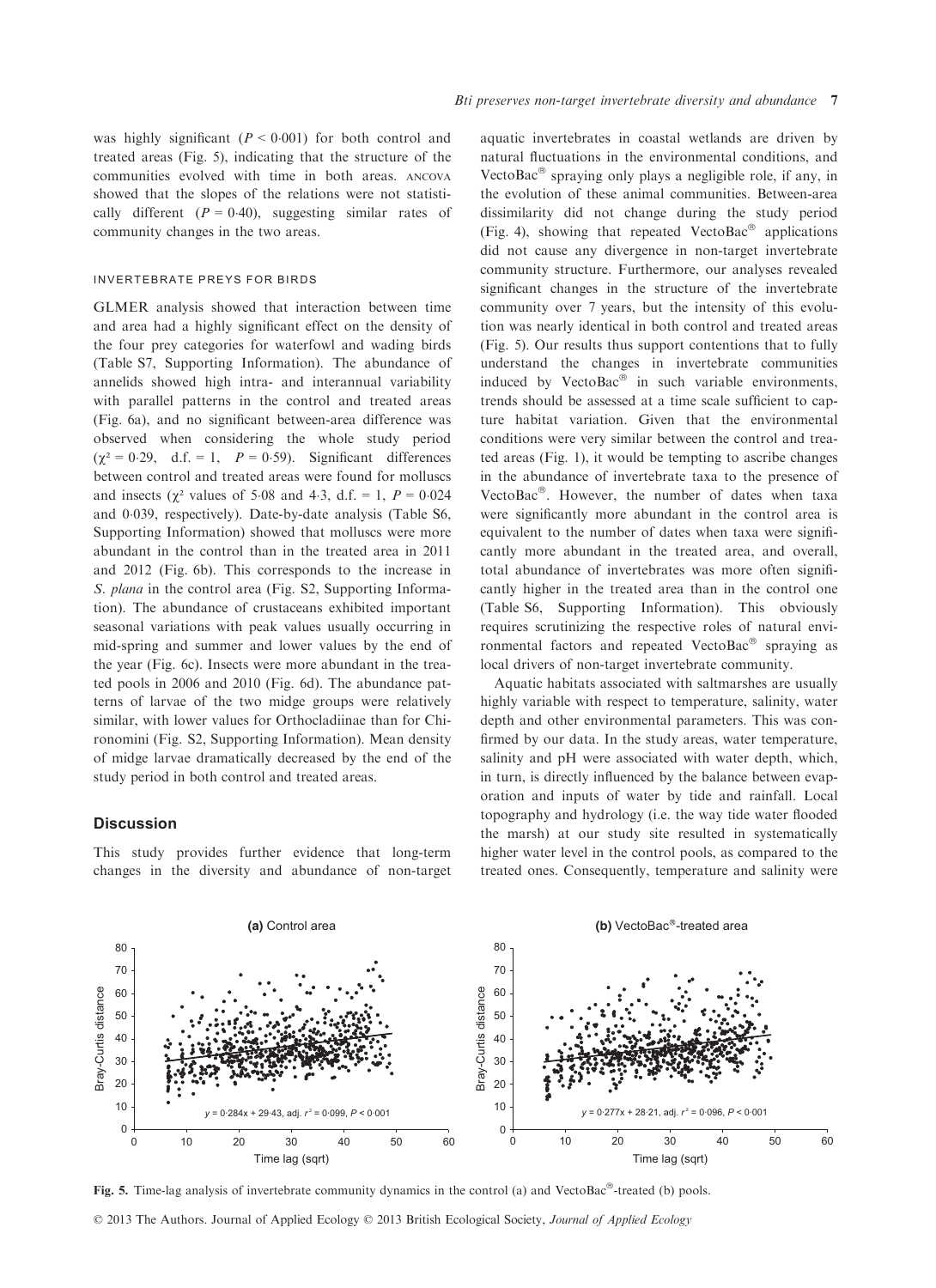

Fig. 6. Changes in mean  $\pm$  SE ( $n = 5$ ) abundance of the various groups of invertebrates considered as major food resources for waterfowl and wading birds in control (empty circles) and VectoBac®-treated areas (filled squares). (a) annelids; (b) molluscs; (c) crustaceans; (d) insects. Statistically significant difference according to GLM analysis with FDR correction: \*:  $0.01 < P < 0.05$ ; \*\*:  $0.001 < P < 0.01$ ; \*\*\*:  $P \leq 0.001$ . Interruption of the lines in 2006 corresponds to a drought period. The triangles indicate the dates of VectoBac<sup>®</sup> applications in the treated area.

more often lower and higher, respectively, in the control area than in the treated one. Another essential consequence of higher water level in the control area is that drought occurred more frequently in the treated area. Although such systematic discrepancies between control and treated pools were occasional for most environmental factors (e.g. partial drought in the treated area only occurred in 81% of the sampling dates, and significantly lower water depth values in treated pools were only observed in 108% of the sampling dates), they were more regularly observed for water temperature and salinity (486 and 324% of the sampling dates, respectively; Table S3, Supporting Information). In addition, extreme values of water temperature, salinity, dissolved oxygen saturation and pH were higher in the treated pools than in the control ones (Fig. 1 and Table S3 in Supporting Information). Altogether, these systematic trends may explain why molluscs (S. plana and Hydrobiidae) and worms (S. shrubsolii, C. capitata and Platyhelminthes) were found in increasing abundance in the control area. Conversely, environmental factors in VectoBac®-treated pools may provide suitable habitat conditions for Malacostraca (Lekanesphaera sp. and C. volutator), Sabellidae and Hydrozoa (Fig. 3 and Fig. S2 in Supporting Information). A common feature of S. shrubsolii, C. capitata,

S. plana and Hydrobia species is their preference for muddy sediments (see e.g. Warren 1977; Sarda & Martin 1993; Kevrekidis, Gouvis & Koukouras 1996; Santos et al. 2011). Such conditions exist in the control area, which retains water for longer period than the treated area. For S. plana, which is more tolerant to low salinities than most common estuarine bivalves, settlement can be prevented by coarser sediment and high temperature (Santos et al. 2011). With consistently low salinity and temperature, and soft sediment, control pools at our study site may therefore provide a fairly suitable habitat for S. plana. Conversely, in the VectoBac®-treated pools where the range of variation of temperature and salinity was larger than in the control pools, favourable habitat conditions may exist for Lekanesphaera sp. and C. volutator. Lekanesphaera species are able to tolerate a wide range of temperature (Castañeda & Drake 2008), and they are very good osmoregulators (Vignes et al. 2012). Corophium volutator populations show huge abundance variations as a result primarily of environmental factors such as temperature, salinity, oxygen availability and sediment properties (Mills & Fish 1980, Murdoch, Bärlocher & Laltoo 1986; Raffaelli et al. 1991). Both species may thus tolerate the wider ranges of variation of most environmental parameters in the treated pools, as compared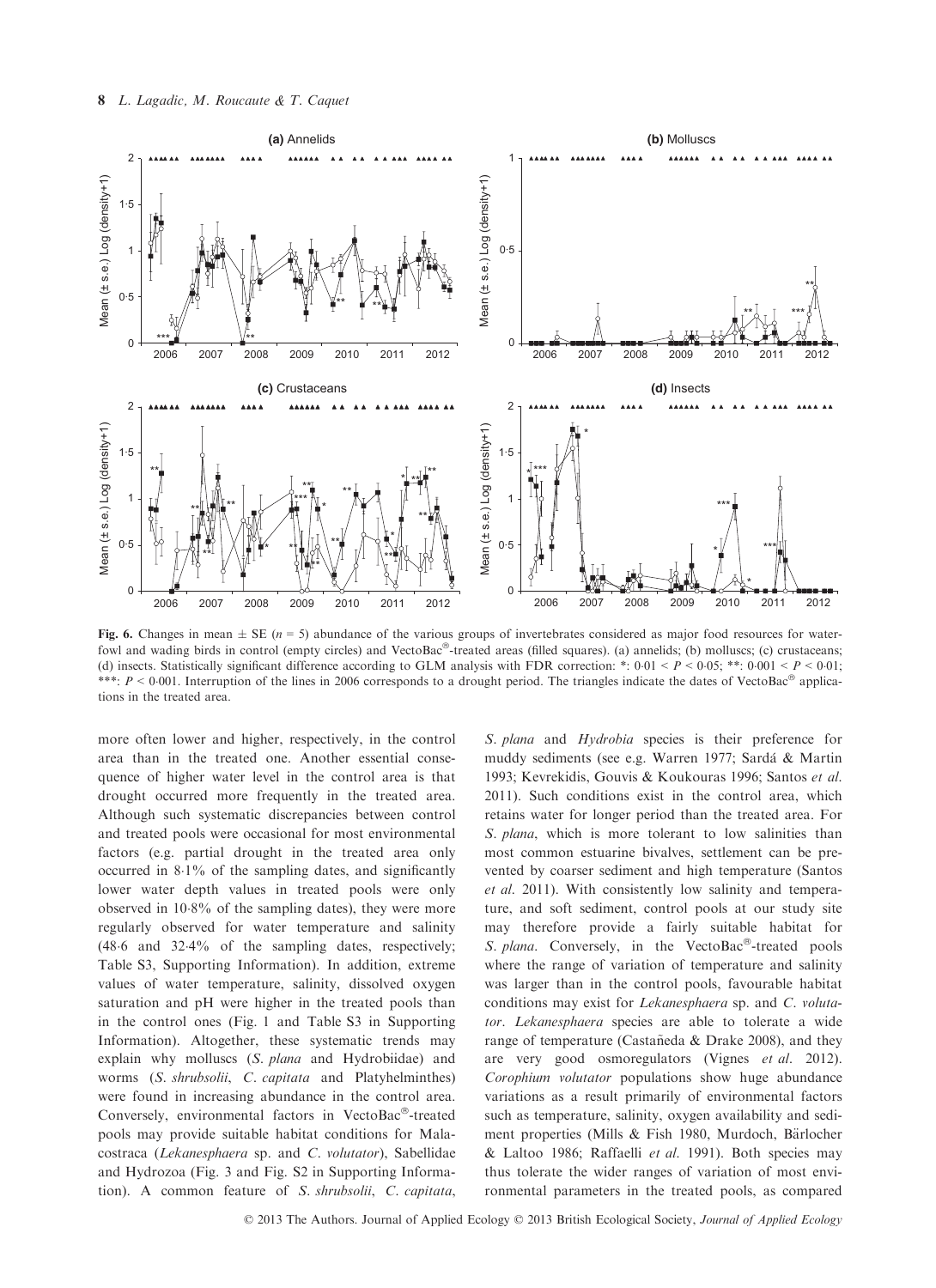to the control ones. Interspecies interactions between mudflat invertebrates may also result in the patchy distribution observed for most taxa. Interestingly, comparisons of small-scale spatial distribution patterns of brackish water invertebrates indicated a negative correlation between C. volutator and Hydrobia sp. (Lawrie 1996). This is consistent with the fact that these two species appear on the opposite parts of the  $b_k$  axis in the PRC analysis (Fig. 3). Indeed, between-species interactions and competition for food resources are a key feature of the distribution and abundance of brackish water invertebrates. However, investigation of the feeding biology of the numerous species found at our study site was out of the scope of our study. Instead, we focussed on the sensitivity of those species to Bti.

Clearly, if we exclude laboratory data, where high Bti dosages are most frequently used (nearly 70% of the published studies according to Boisvert & Boisvert 2000), and field situations where overdosage occurred, none of the aquatic invertebrate taxa encountered in our study is known as sensitive to Bti, except Chironominae and, to a lesser extent, Orthocladiinae (Boisvert & Boisvert 2000; Boisvert  $\&$  Lacoursière 2004). This is consistent with the fact that epithelial cells which are vulnerable to  $Bti$  toxins, are present at high density in the anterior midgut of dipteran larvae (Culicidae, Chironomidae and Simuliidae). In contrast, crustaceans are likely to be insensitive to the larvicide because their Bti-sensitive epithelial cells have a rapid turnover and are scarce and patchily distributed along the midgut (Rey et al. 1998). However, our results show that chironomids were not adversely affected by repeated VectoBac $^{\circledR}$  applications. In fact, when significant effects occurred in Chironomidae (Chironomini larvae, Orthocladiinae larvae, other Chironomidae larvae and Chironomidae pupae), they were more frequently associated with higher abundances in the treated area (Table S6, Supporting Information). In field studies where Bti is applied at recommended levels (i.e. not overdosed), effects on chironomids are unusual (WHO 1999; Boisvert & Boisvert 2000; Boisvert & Lacoursiere 2004) and generally only detected when  $Bti$  is used in lotic systems to control black fly larvae. However, Bti-related changes in the abundance of chironomids have no effects on food webs in rivers (Merritt et al. 1989; Molloy 1992; Jackson, Horwitz & Sweeney 2002) where predator and detritivorous invertebrates and fish are not directly or indirectly affected by larvicide applications, so that functional impacts on the ecosystem are unlikely (Boisvert & Lacoursière 2004).

In lentic systems, the effects of  $Bti$  on chironomids, among other aquatic invertebrates, have mainly been assessed in experimental conditions (e.g. in situ enclosures or outdoor artificial ponds; Miura, Takahashi & Mulligan 1980; Ali 1981; Charbonneau, Drobney & Rabeni 1994; Liber, Schmude & Rau 1998; Pont, Franquet & Tourenq 1999; Russell, Kay & Skilleter 2009), which do not necessarily reflect the actual use of the larvicide according to

the recommended practices for mosquito control. In particular, these studies were conducted over the short term (one treatment season, i.e.  $\leq 1$  year), generally after a single application of Bti. Nevertheless, they consistently show transient effects of Bti on chironomids at dosages which were several folds higher than the recommended application rates for mosquito control. At recommended levels, Bti had no effects on the abundance of chironomids in short-term semi-field trials (Ali 1981; Charbonneau, Drobney & Rabeni 1994; Liber, Schmude & Rau 1998; Russell, Kay & Skilleter 2009), and this was confirmed in field studies conducted over one to 3 years (Ali 1981; Mulla, Federici & Darwazeh 1982; Mulligan & Schaefer 1982).

The only long-term survey of the effects of operational use of *Bti* on chironomids in lentic ecosystems has been conducted over 6 years in the River Dalälven floodplain (Sweden). In this study, aerial applications of VectoBac G (13–15 kg ha<sup>-1</sup>  $\equiv$  2.6 10<sup>9</sup>–3 10<sup>9</sup> ITU ha<sup>-1</sup>) had no effect on chironomid species richness and production (Lundström et al. 2010a,b). These results are fully consistent with our data. However, they contradict previous findings from a study conducted in Minnesota freshwater wetlands, which showed that when aerially applied for 3 years (1991–1993) according to standard mosquito control practices, VectoBac<sup>®</sup> G (11.72  $\pm$  0.64 kg ha<sup>-1</sup>  $\approx$  2.34  $10<sup>9</sup>$  ITU ha<sup>-1</sup>) caused a 60-80% reduction in chironomid abundance during the last 2 years (Hershey et al. 1998). Total richness of insects was also reduced by 33–66%, and insect biomass showed a similar trend of significant reduction during the 1992 and 1993 treatment seasons (Niemi et al. 1999). Further samplings in 1997 and 1998 showed, however, that after intensive and continuous VectoBac $^{\circledR}$  G application, the only difference between treated and untreated sites was lower population levels of some groups within the Chironomidae in treated sites, but other chironomid groups were more abundant, resulting in no difference in chironomid numbers or biomass as a whole (Balcer et al. 1999). On the other hand, in spite of the reductions in insect density and biomass observed in 1992 and 1993, integration of the data obtained for zooplankton, insects and breeding birds indicated no significant effect on food web in these wetlands (Niemi et al. 1999). In particular, the data collected for the bird community and 19 individual bird species showed that the reduction in aquatic insects (including mosquitoes) was unlikely to depress food available to birds during the breeding season (Hanowski et al. 1997a,b). Our results support the fact that this is also true for the French Atlantic coastal wetlands where Vecto- $Bac^{\circledcirc}$  WG is used to control mosquito populations.

We analysed the availability of invertebrate groups most frequently used as food resources by shorebirds and wading birds, which are regularly observed in Atlantic coastal wetlands. Literature data indicate that annelids, molluscs and crustaceans are common prey items for these birds, whereas chironomids and mosquitoes, among other insects, are rarely mentioned (Le Drean Quenec'hdu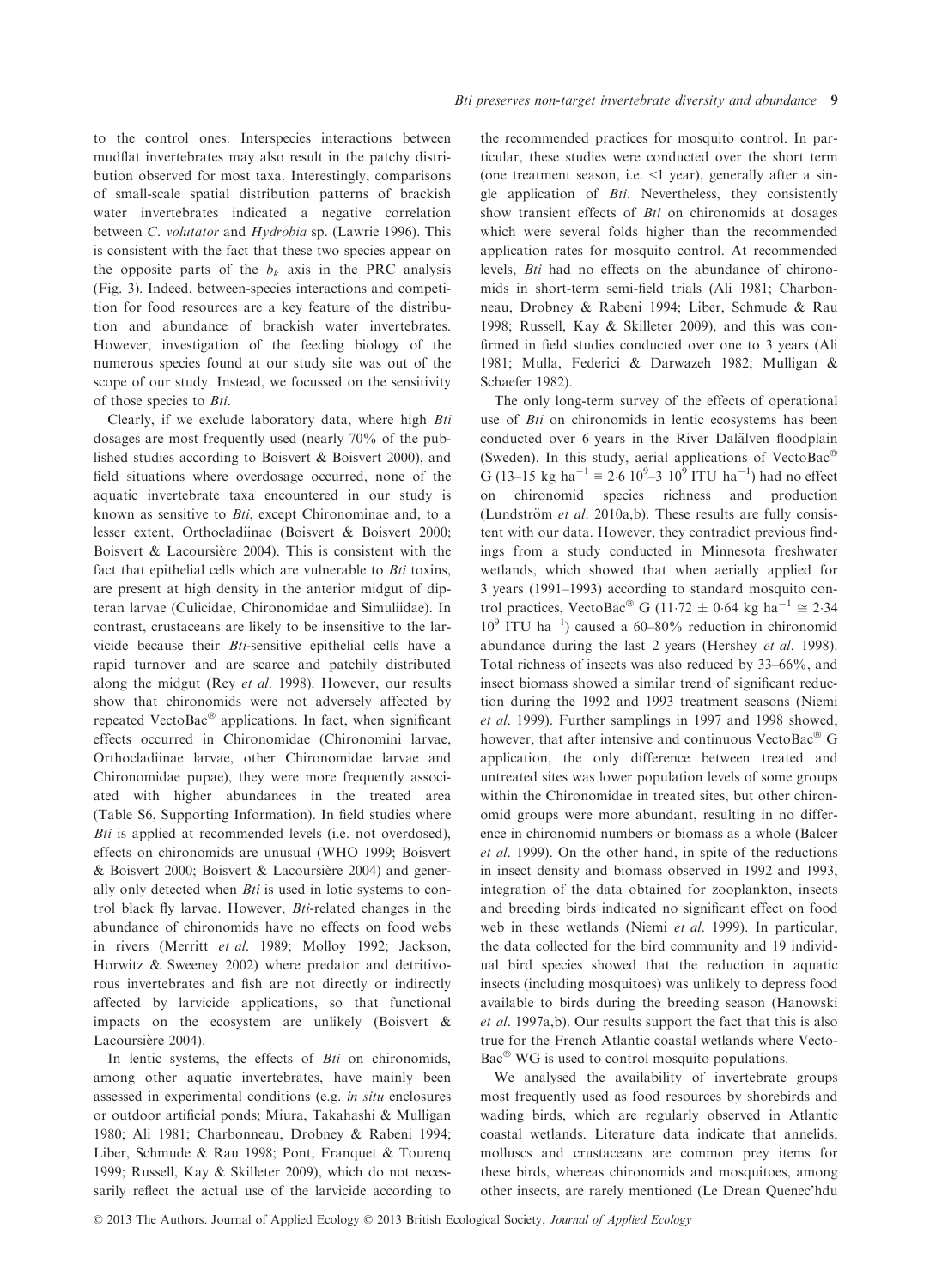& Maheo 1997; MacKenzie 2005; Santos, Granadeiro & Palmeirim 2005; Goss-Custard et al. 2006; Granadeiro et al. 2007; Pedro & Ramos 2009; Viain et al. 2011). As bird foraging behaviour is influenced not only by prey abundance but also by prey size and biomass (Santos, Granadeiro & Palmeirim 2005; Goss-Custard et al. 2006; Pedro & Ramos 2009), we compiled the abundance data of all taxa belonging to these four invertebrate groups considering, for each of them, the individuals found in sieves with mesh size  $\geq 2$  mm. Abundance patterns of annelids, molluscs, crustaceans and insects were very similar between the control and VectoBac®-treated areas (Fig. 6). Nevertheless, significantly higher mollusc abundances were found in the control area, whereas insects were significantly more abundant in the treated area. However, date-by-date analysis showed that significant differences between the two areas were occasional for insects, annelids and molluscs (189, 108, 81% of the sampling dates, respectively) and much more frequent for crustaceans (486% of the sampling dates; Table S6, Supporting Information). Annelids and molluscs (mainly S. *plana*) were more often found at significantly higher abundances in the control area, whereas crustaceans (mainly *C. volutator*) and insects were significantly more abundant in the treated area. Overall, these results indicate that over the long term, the amount of invertebrates that could be used as food resources by birds is maintained in areas treated with VectoBac $^{\circ}$  WG. In such conditions, alterations in the food web in Atlantic coastal wetlands where this larvicide is used for mosquito control are very unlikely.

This study represents the largest investigation ever conducted over the long term to analyse the effects of Btibased mosquito control on non-target aquatic invertebrates in wetlands. Our results further support the conclusion that the evolution of invertebrate communities in terms of taxa abundance, richness and diversity is highly driven by natural environmental factors (e.g. Hershey et al. 1995; Russell, Kay & Skilleter 2009; Caquet et al. 2011). Due to the wide range of variation of these factors in such ecosystems, temporal fluctuations in numbers of invertebrate taxa within a given area are often much greater in magnitude than any difference between control and treated pools. Nevertheless, our results contribute to fill the knowledge gap on unwanted effects of  $Bti$  in saltmarshes. Indeed, as compared to freshwater wetlands, data on the impact of Bti on saltmarsh invertebrate communities are scarce. Barnes & Chapman (1998) found no effect of VectoBac<sup>®</sup> 12AS on the abundance of chironomid larvae, crustaceans or molluscs in sediments from temperate New South Wales (Australia) saltmarshes. Similarly, Russell, Kay & Skilleter (2009) showed that VectoBac® 12AS did not affect the abundance and composition of non-target arthropod assemblages in subtropical saltmarshes in south-east Queensland, Australia. Our study fully supports these findings. We demonstrated that long-term use of VectoBac $^{\circledR}$  WG, whose potency is equivalent to that

of VectoBac $^{\circ}$  12AS, had no influence on the temporal evolution of the taxonomic structure and taxa abundance of non-target aquatic invertebrates in French Atlantic coastal wetlands. Our results have practical implications in terms of improvement in the environmental safety of mosquito control practices. Bti is used world-wide for larval mosquito control, raising common concerns about unwanted effects. However, only a few countries are dealing with such effects over the long term, so that there is no general guidance for sustainable mosquito control programmes and associated environmental monitoring. Current practices (e.g. land-based treatments with portable sprayers, the use of formulations with a low potency in terms of ITU, substantial reduction in the applied dosage as compared to the recommended rate) to control mosquitoes along the French Atlantic coast minimize potential environmental impacts of VectoBac $^{\circledR}$  (e.g. reduction in the application rate down to 150 g ha<sup>-1</sup> ≡0.45 10<sup>9</sup> ITU ha<sup>-1</sup> has been achieved without loss of efficiency on mosquito larvae). From this experience, improvement in mosquito control practices such as dosage reduction, timely application and targeted spraying of Bti-based larvicides should be promoted as preventive environmental protection measures. Even so, surveillance of possible primary side effects of these larvicides is needed. For such a purpose, the choice of study sites and, within each study site, of comparable control and treated areas, is of primary importance. Indeed, systematic temporal trends and subtle differences in the range of variation of abiotic factors between control and treated areas may result in discrepancies in taxa abundance and diversity, which could be wrongly attributed to Bti spraying. Such misleading situations, which may result in irrational management decisions and inappropriate mitigation measures, are more likely to occur when environmental conditions in control and treated areas are dissimilar. In any case, environmental management will benefit from long-term surveillance based on improved sampling strategies, consistent monitoring of abiotic factors and expert knowledge as this is the only way to identify the respective roles of mosquito control and natural environmental changes on the evolution of non-target fauna in wetlands where *Bti* is used.

## Acknowledgements

We thank Y. Gautier, P. Le Goff, M.-A. Liger and A. Roucaute for their assistance in invertebrate field sampling, identification and enumeration. Our thanks are extended to the personnel of the EID-Atlantique, especially B. Le Hunsec and S. Chouin, for their expertise of the use of Vecto-Bac<sup>®</sup>, and L. Thibaud and J. de Maupeou for stimulating discussions. We gratefully acknowledge the financial support from the Conseil Général du Morbihan and the key role of F. Daniel, from the Observatoire Départemental de l'Environnement du Morbihan, when this study was initiated.

## References

Ali, A. (1981) Bacillus thuringiensis serovar. israelensis (ABG-6108) against chironomid midges and some nontarget invertebrates. Journal of Invertebrate Pathology, 38, 264–272.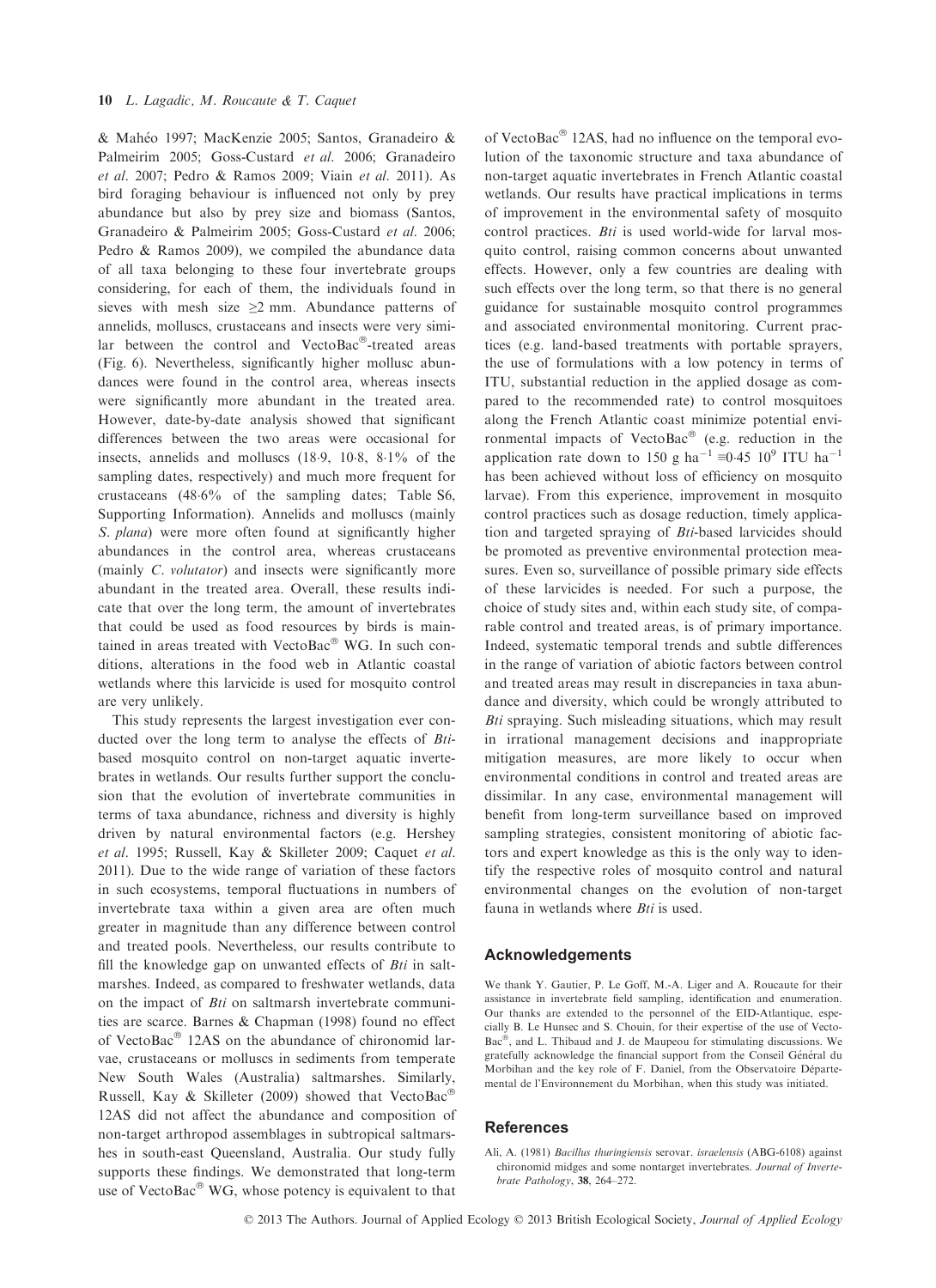- Balcer, M.D., Schmude, K.I., Snitgen, J. & Lima, A.R. (1999) Long-term effects of the mosquito control agents Bti (Bacillus thuringiensis israelensis) and methoprene on non-target macro-invertebrates in wetlands in Wright County, Minnesota (1997–1998). Report to Metropolitan Mosquito Control District, St. Paul, Minnesota. 76 pp. plus appendices.
- Barnes, P.B. & Chapman, M.G. (1998) Effects of the Larvicide VectoBac on Assemblages of Benthic Invertebrates in Bicentennial Park. Centre for Research on Ecological Impacts of Coastal Cities, Sydney.
- Becker, N. (2006) Microbial control of mosquitoes: Management of the Upper Rhine mosquito population as a model programme. An Ecological and Societal Approach to Biological Control (eds J. Eilenberg & H.M.T. Hokkanen), pp. 227–245. Springer Verlag, Berlin.
- Benjamini, Y. & Hochberg, Y. (1995) Controlling the false discovery rate: a practical and powerful approach to multiple testing. Journal of the
- Royal Statistical Society Series B, 57, 289–300. Boisvert, M. & Boisvert, J. (2000) Effects of Bacillus thuringiensis var. israelensis on target and nontarget organisms: a review of laboratory and field experiments. Biocontrol Science and Technology, 10, 517–561.
- Boisvert, J. & Lacoursière, J.O. (2004) Le Bacillus thuringiensis israelensis et le contrôle des insectes piqueurs au Québec. Envirodoq no ENV/ 2004/0278, Ministère de l'Environnement, Québec.
- Breeland, S.G. & Mulrennan, J.A. Jr (1983) Florida mosquito control.
- Pest Control, 51, 16–24.<br>
van den Brink, P.J. & ter Braak, C.J.F. (1999) Principal response curves: analysis of time-dependent multivariate responses of biological community to stress. Environmental Toxicology and Chemistry, 18, 138–148.
- van den Brink, P.J., Hattink, J., Bransen, F., van Donk, E. & Brock, T.C.M. (2000) Impact of the fungicide carbendazim in freshwater microcosms. II. Zooplankton, primary producers and final conclusions. Aquatic Toxicology, 48, 251–264.
- Butler, D. (2012) Europe on alert for flying invaders. Nature, 489, 187–188.
- Butler, R.W., Davidson, N.C. & Morrison, I.G. (2001) Global scale shorebird distribution in relation to productivity of near-shore ocean waters.
- Waterbirds, 24, 224–232. Caquet, T., Roucaute, M., Le Goff, P. & Lagadic, L. (2011) Effects of repeated field applications of two formulations of Bacillus thuringiensis var. israelensis on non-target saltmarsh invertebrates in Atlantic coastal wetlands. Ecotoxicology and Environmental Safety, 74, 1122–1130.
- Carron, A., Duchet, C., Gaven, B. & Lagneau, C. (2003) An easy field method for estimating the abundance of culicid larval instars. Journal of the American Mosquito Control Association, 19, 353–360.
- Castañeda, E. & Drake, P. (2008) Spatiotemporal distribution of Lekanesphaera species in relation to estuarine gradients within a temperate European estuary (SW Spain) with regulated freshwater inflow. Ciencias Marinas, 34, 125–141.
- Charbonneau, C.S., Drobney, R.D. & Rabeni, C.F. (1994) Effects of Bacillus thuringiensis on nontarget benthic organisms in a lentic habitat and factors affecting the efficacy of the larvicide. Environmental Toxicology and Chemistry, 13, 267–279.
- Clarke, K.R. & Warwick, R.M. (2001) Change in Marine Communities: An Approach to Statistical Analysis and Interpretation, 2nd edn. PRIMER-E, Plymouth, MA.
- Collins, S.L., Micheli, F. & Hartt, L. (2000) A method to determine rates and patterns of variability in ecological communities. Oikos, 91, 285–293.
- Després, L., Lagneau, C. & Frutos, R. (2011) Using the bio-insecticide Bacillus thuringiensis israelensis in mosquito control. Pesticides in the Modern World – Pests Control and Pesticides Exposure and Toxicity Assessment (ed. M. Stoytcheva), pp. 93–126. InTech, Rijeka, Croatia.
- Erickson, R.A., Hayhoe, K., Presley, S.M., Allen, L.J.S., Long, K.R. & Cox, S.B. (2012) Potential impacts of climate change on the ecology of dengue and its mosquito vector the Asian tiger mosquito (Aedes albopictus). Environmental Research Letters, 7, 034003.
- Fourcy, D., Jumel, A., Heydorff, M. & Lagadic, L. (2002) Esterases as biomarkers in Nereis (Hediste) diversicolor exposed to temephos and Bacillus thuringiensis var. israelensis used for mosquito control in coastal wetlands of Morbihan (Brittany, France). Marine Environmental Research, 54, 755–759.
- Ganter, B. (2000) Seagrass (Zostera spp.) as food for brent geese (Branta bernicla): an overview. Helgoland Marine Research, 54, 63–70.
- Giberson, D.J., Bilyj, B. & Burgess, N. (2001) Species diversity and emergence patterns of Nematocerous flies (Insecta: Diptera) from three coastal salt marshes in Prince Edward Island, Canada. Estuaries, 24, 862–874.
- Goss-Custard, J.D., West, A.D., Yates, M.G., Caldow, R.W.G., Stillman, R.A., Bardsley, L. et al. (2006) Intake rates and the functional response

in shorebirds (Charadriiformes) eating macro-invertebrates. *Biological* Reviews, **80**, 501–529.

- Reviews, 80, 501–529. Granadeiro, J.P., Santos, C.D., Dias, M.P. & Palmeirim, J.M. (2007) Environmental factors drive habitat partitioning in birds feeding in intertidal flats: implications for conservation. Hydrobiologia, 587, 291-302.
- Hanowski, J., Niemi, G., Lima, A. & Regal, R. (1997a) Response of breeding birds to mosquito control treatments of wetlands. Wetlands, 17, 485-492.
- 17, 485–492. Hanowski, J.M., Niemi, G.J., Lima, A.R. & Regal, R.R. (1997b) Do mosquito control treatments of wetlands affect red-winged blackbird (Agelaius phoeniceus) growth, reproduction, or behavior? Environmental Toxicology and Chemistry, 16, 1014–1019.
- Hershey, A.E., Lima, A.R., Niemi, G.J. & Regal, R.R. (1998) Effects of Bacillus thuringiensis israelensis (Bti) and methoprene on non-target macroinvertebrates in Minnesota wetlands. Ecological Applications, 8, 41–60.
- Hershey, A.E., Shannon, L., Axler, R., Ernst, C. & Mickelson, P. (1995) Effects of methoprene and Bti (Bacillus thuringiensis var. israelensis) on non-target insects. Hydrobiologia, 308, 219–227.
- Jackson, J.K., Horwitz, R.J. & Sweeney, B.W. (2002) Effects of Bacillus thuringiensis israelensis on black flies and nontarget macroinvertebrates and fish in a large river. Transactions of the American Fisheries Society, 131, 910–930.
- Kevrekidis, T., Gouvis, N. & Koukouras, A. (1996) Bionomy of macrobenthic molluscs in Evros Delta (North Aegean Sea). Internationale Revue der gesamten Hydrobiologie und Hydrographie, 81, 455–468.
- Kurkela, S., Rätti, O., Huhtamo, E., Uzcátegui, N.Y., Nuorti, J.P., Laakkonen, J. et al. (2008) Sindbis Virus infection in resident birds, migratory birds, and humans, Finland. Emerging Infectious Diseases, 14, 41–47.
- Lawrie, S.M. (1996) Spatial pattern of the amphipod Corophium volutator on the Ythan Estuary PhD Thesis, University of Aberdeen, 204 p.
- Le Drean Quenec'hdu, S. & Maheo, R. (1997) Regime alimentaire des limicoles dans les traicts du Croisic et impact sur les populations de mollusques bivalves. Spatule, 3, 19–24.
- Leps, J. & Smilauer, P. (2003) Multivariate Analysis of Ecological Data Using CANOCO. Cambridge University Press, Cambridge, UK.
- Liber, K., Schmude, K.L. & Rau, D.M. (1998) Toxicity of Bacillus thuringiensis var. israelensis to chironomids in pond mesocosms. Ecotoxicology, 7, 343–354.
- Lundström, J.O. (1999) Mosquito-borne viruses in Western Europe: a review. Journal of Vector Ecology, 24, 1–39.
- Lundström, J.O., Brodin, Y., Schäfer, M.L., Persson Vinnersten, T.Z. & Östman, Ö. (2010a) High species richness of Chironomidae (Diptera) in temporary flooded wetlands associated with high species turn-over rates. Bulletin of Entomological Research, 100, 433–444.
- Lundström, J.O., Schäfer, M.L., Petersson, E., Persson Vinnersten, T.Z., Landin, J. & Brodin, Y. (2010b) Production of wetland Chironomidae (Diptera) and the effects of using Bacillus thuringiensis israelensis for mosquito control. Bulletin of Entomological Research, 100, 117–125.
- MacKenzie, R.A. (2005) Spatial and temporal patterns in insect emergence from a Southern Maine salt marsh. The American Midland Naturalist,
- 153, 257–269. Merritt, R.W., Walker, E.D., Wilzbach, M.A., Cummins, K.W. & Morgan, W.T. (1989) A broad evaluation of B.t.i. for black fly (Diptera: Simuliidae) control in a Michigan river: efficacy, carry and nontarget effects on invertebrates and fish. Journal of the American Mosquito Control Association, 5, 397–415.
- Mills, A. & Fish, J.D. (1980) Effects of salinity and temperature on Corophium volutator and C. arenarium (Crustacea: Amphipoda), with particular reference to distribution. Marine Biology, 58, 153–161.
- Miura, T., Takahashi, R.M. & Mulligan, F.S. III (1980) Effects of the bacterial mosquito larvicide, Bacillus thuringiensis serotype H-14 on selected aquatic organisms. Mosquito News, 40, 619–622.
- MMCD Metropolitan Mosquito Control District (1999) A program evaluation report. Program Evaluation Division, Office of the Legislative Auditor, State of Minnesota. 118 p.
- Molloy, D.P. (1992) Impact of the black fly (Diptera: Simuliidae) control agent Bacillus thuringiensis var. israelensis on chironomids (Diptera: Chironomidae) and other non target insects: results of ten field trials. Journal of the American Mosquito Control Association, 8, 24–31.
- Mulla, M.S., Federici, B.A. & Darwazeh, H.A. (1982) Larvicidal efficacy of Bacillus thuringiensis serotype H-14 against stagnant-water mosquitoes and its effects on nontarget organisms. Environmental Entomology., 11, 788–795.
- Mulligan, F.S. III & Schaefer, C.H. (1982) Integration of a selective mosquito control agent Bacillus thuringiensis serotype H.14, with natural